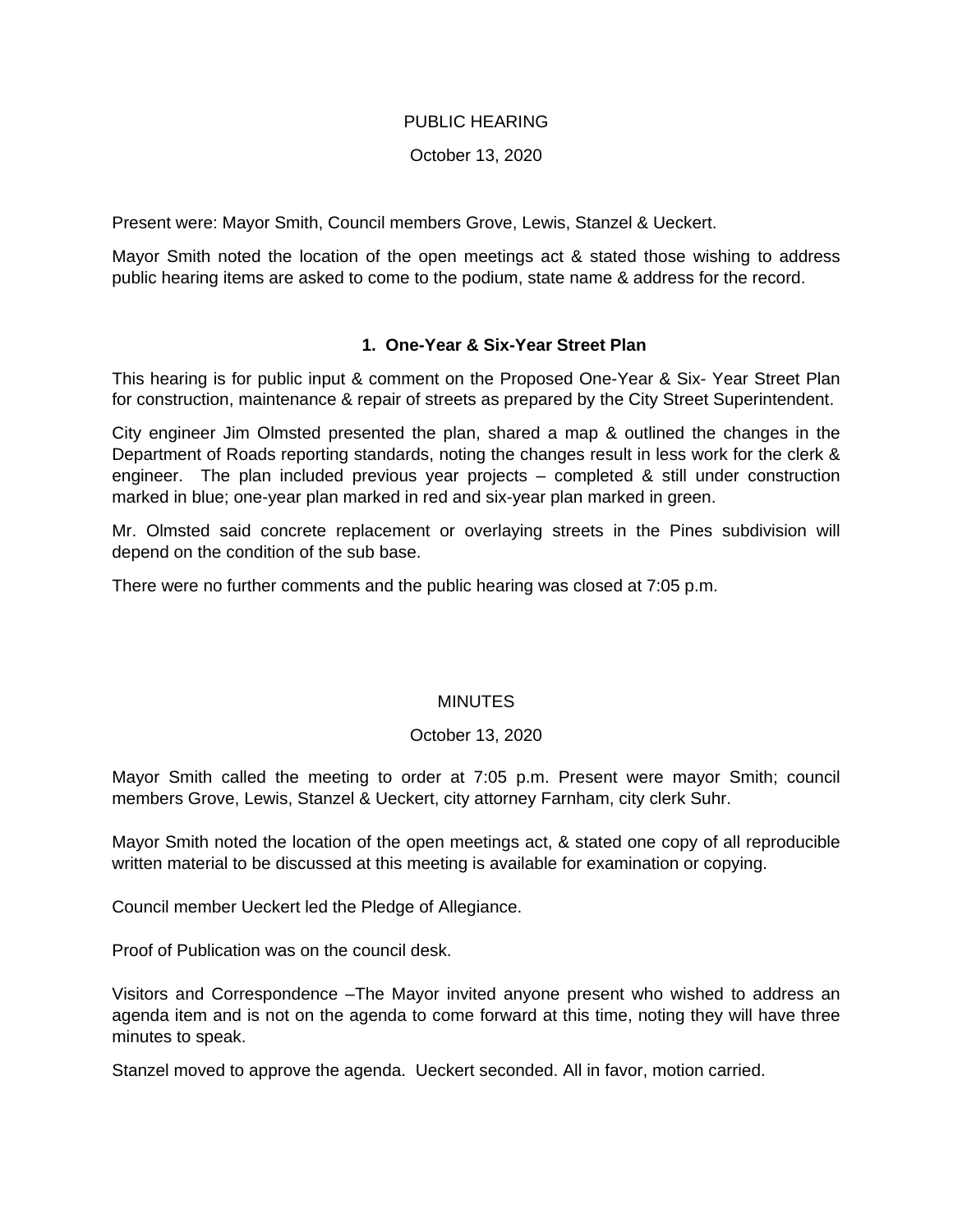Stanzel moved to approve the consent agenda. Lewis seconded. All in favor, motion carried. Items on the consent agenda were to accept 9/8 public hearings & meeting minutes, 9/22 & 9/ 29 special meeting minutes; treasurer's report; September payroll \$64,949.94 / IRA \$970.62; September Keno receipts \$4,917.56; PeopleService, Inc. report; September Library Statistics, Approve re-appointment of Kurt Muhle to a 3-year term on the Cemetery board; Recommend approval to the Liquor Control Commission Special Designated Liquor License application of Valley Veterans Club for fundraisers to be held 1/16, 2/20, 3/20, 4/17, 5/15 & 6/19, 2021 from 12 p.m. to 12 a.m. at 111 East Front Street, Valley, Nebraska; approve bills paid during the month, bills & additional bills presented for payment. **Supplies:** Ace 88.98; Arps 2646.25; Dollar General 52.45; Galls 311.99; Host 58.40; Hotsy 4295.00; Kansas Hwy Patrol 19000.00; Logan 32.98; Loves 832.62; Lowes 495.74; Menards 88.03; OfficeNet 163.41; Petty Cash 40.45; Sunset Law 1328.00; **Services:** Aflac 896.14; BCBS 8627.18; Black Hills 249.91; Black Max 7500.00; Cox 1088.44; DC Env 924.56; DC Gazette 1557.79; J Farnham 3332.50; FNB/bond 5962.50; FSB 5962.50; FNB 2843.40; Fremont Util 21820.60; Grafix 362.46; J.D's 55.25; Jetco 3114.90; Lanoha/Bluewater 34005.57; Linc Finan 717.98; Logan Sod 783.00; Meyeres 120.00; Mallard 99900.30; Matzen 799.90; Menard Inc 122262.66; Morgan White 1218.32; Mowery 3445.00; Natl Accts 753.08; NE Support 788.32; Ne Sweep 2689.72; O & P 13231.80; OPPD 14011.07; PeopleService 22213.00; Pap San 242.52; Post Master 606.73; Southwest Law 120.00; Unique Pave 644.00; Verizon 252.08; Jeff Widhelm 1750.00; Window Pro 20.00; **Taxes**: Fed 15800.86; NE 2522.29; **Community Betterment** \$15000.00; **Reimburse/Refund:** Dunham 227.70 / Stewart 18.12 / Hansen 750.00 / Astro, Ideal, Murphy 1000.00 each / Haahr, Ford, Klassmeyer, Gould, Bird Dog Capital, Bundy, Jones, Ideal, Steskal, Smith, Getsfred, Baxter, Lund, Wachter, Richards, Zarybricky, Wheeler 150.00 each.

Lewis moved to approve payment of funds budgeted for Valley Days Celebration to Valley Days Foundation. Stanzel seconded. Lewis, Stanzel & Ueckert voted YES. NO; no one. ABSTAIN; Grove. Motion carried.

Cindy Grove reported on recent Valley Days Foundation activities. The group made the following disbursements; monetary donations to Valley & Waterloo Fire Departments & King Lake. Park benches commemorating the flood of 2019 to both the Village of Waterloo & the City of Valley. The foundation is also beginning fundraising for a welcome to Valley sign.

Will Lindgren reported 375 entrants from 29 states participated in the virtual marathon held this summer. \$3000.00 was awarded to D C West Cross-Country team for new uniforms, who are ranked #1 in the State. Participants in the Valley Fun Run held during Valley Days ran free of charge & received medals & t shirts. The group is growing &, making new connections. He introduced several of the new leaders present. Linda Kunasek, race director; Lindsay Toussant, events coordinator. Emily Winkler and Josh Todd Omaha Sports Commission director. D C West will host the venue scheduled for Saturday April 24, 2021, with the finish at D C West. Plans are to measure the course next month with registration opening in November. Mr. Lindgren will provide updates.

Lewis moved to designate First Nebraska Bank, Valley as official city depository. Ueckert seconded. All in favor, motion carried.

Council member Lewis introduced, read & moved for passage of Resolution No. 2020-42 authorizing Mayor Smith to execute the Annual Certification of Program Compliance form to be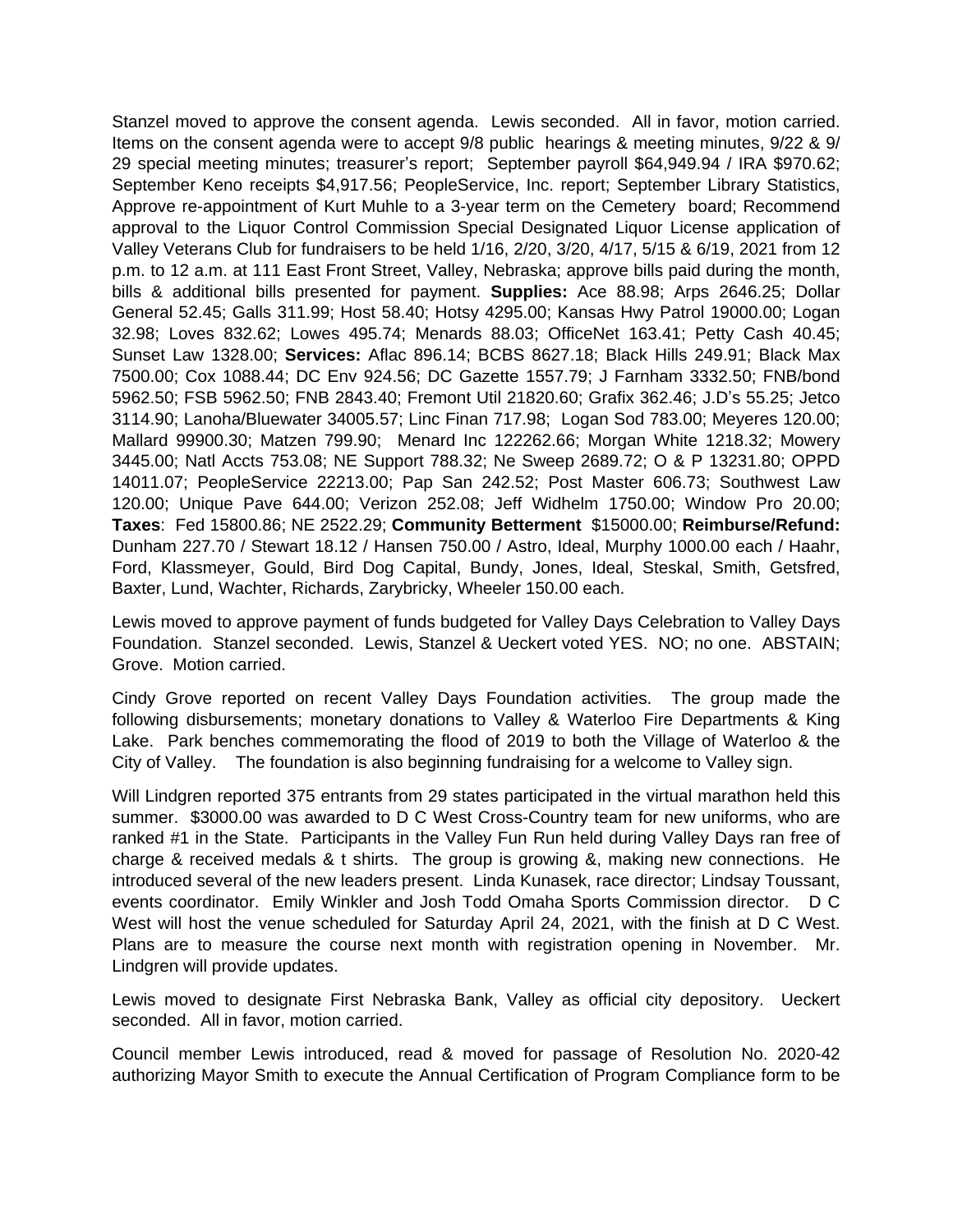submitted to the Nebraska Department of Transportation. Grove seconded. All in favor, motion carried. A true, correct & complete copy is on file at city hall.

Council member Ueckert introduced, read & moved for passage of Resolution No 2020-43 to adopt the 2020 One-Year and Six-Year Road & Street Improvement plan. Stanzel seconded. Council member Lewis suggested adding paving south West Street from West Condron Street south to the city limits to the plan. Mr. Olmsted will show it as part of the six year plan. VOTE; YES; Ueckert, Grove, Lewis & Stanzel. NO; no one, motion carried. A true, correct & complete copy is on file at city hall.

City Engineer – a. Flatwater Improvements Phase 2 Rebid (Sanitary Sewer, Storm Sewer & Water Main). Greg Perry reported the contractor is waiting shipment of the lift station main component. He recommended council approve to developer Vrba Construction pay application #4.

Council member Stanzel introduced, read &moved for passage of Resolution No. 2020-44 to approve to developer Vrba Construction pay application #4 for \$147,238.89 & Olmsted & Perry \$22,147.15. Ueckert seconded. All in favor motion carried. A true, correct & complete copy is on file at city hall.

b. Flatwater Improvements Phase 2 – Greg Perry reported paving is done on the east section of Laurel Circle. The curb work is nearly complete. He recommended council approve to developer Steve Harris Construction pay request #2.

Council member Grove introduced, read & moved for passage of Resolution No. 2020-45 / Council consideration & action to approve to developer Steve Harris Construction pay application #2 for \$196,934.85 & Olmsted & Perry \$17,793.69. Lewis seconded. All in favor, motion carried. A true, correct & complete copy is on file at city hall.

Mr. Perry said the concerns that Mr. Hill raised at the September meeting have been addressed; 1. pipe repair, 2. ditch cleaned, 3. barbed wire is mostly removed & 4. seeding along Valley Street will be done any day now.

c. Sanitary Sewer Repair project – 2019 flood damages review of bids received October 8, 2020 & consider award. Jim Olmsted reported no bids were received as contractors are very busy. The project will be rebid for spring work.

d. Valmont Lift Station Repair – Mr Olmsted reported the Neuvirth Construction will be here Thursday. Smith and Loveless has shipped equipment for the project to West-E-Con.

e. Street Reconstruction project – The engineer is getting a good start for spring construction.

f. Water Treatment Plant Expansion – Geo Tech is doing soil boring in order to proceed with the project. Council member Stanzel requested a letter or flyer with project information be sent to homeowners bordering the arboretum.

g. Request to vacate portion of Garvin Circle east of 288<sup>th</sup> Street – Jim Olmsted reported this is a dead end road that was built by the State. Douglas County forwarded the request because it is in Valleyr zoning jurisdiction.

h.. Other / Miscellaneous – It may be time to begin annexation of the Groundscapes area.